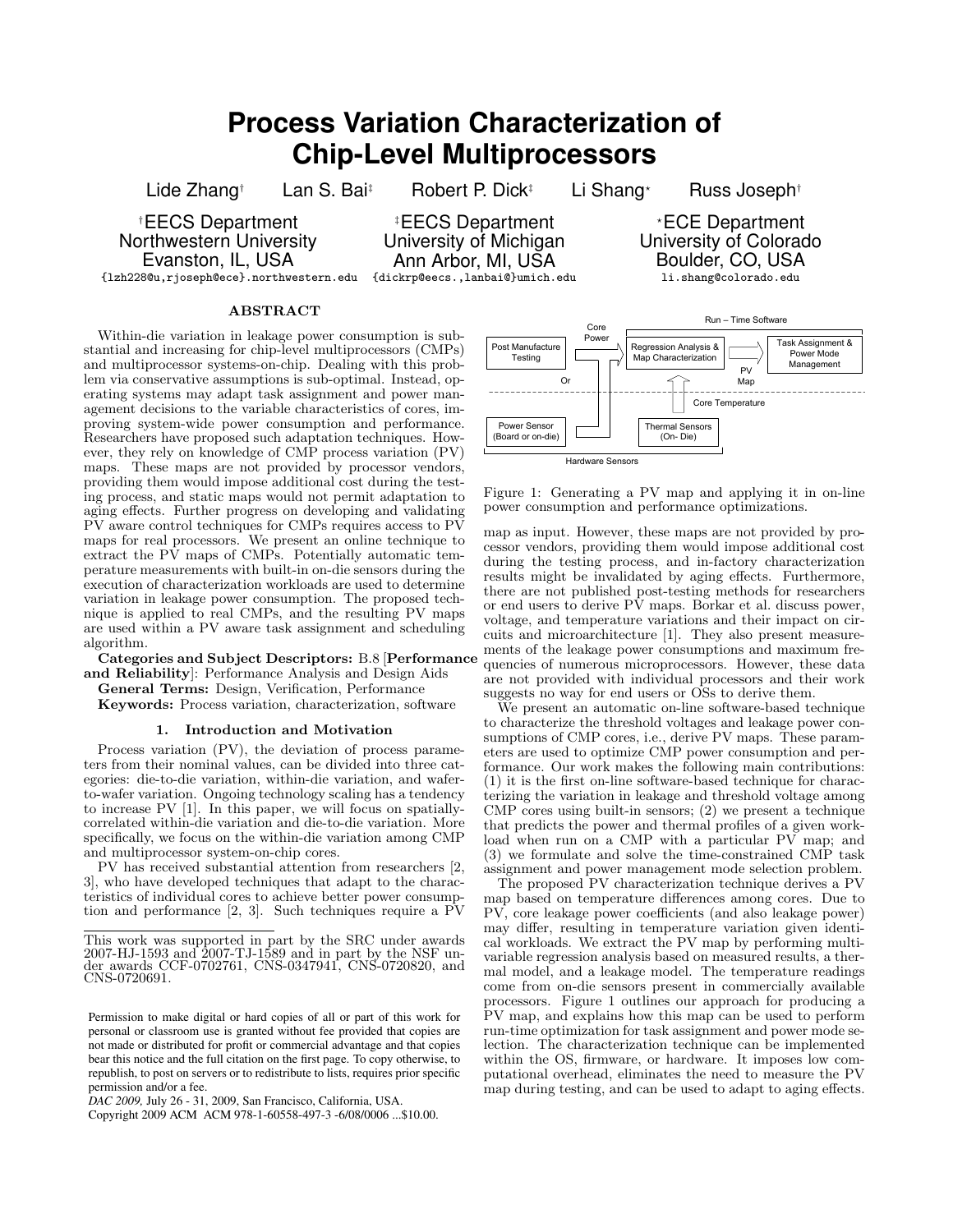

Figure 2: CMP chip-package thermal model.

# 2. Thermal and Leakage Models

Our approach to generating PV maps is based on two physical models: a compact CMP thermal model and a leakage power model, which are described in this section. These models will be used to derive and validate the PV map as explained in Section 3.

# 2.1 Thermal Model for Multi-Core Processors

To analyze heat flow, we use a discretized Fourier thermal model [4], in which heat flow is analogous to electrical current and temperature is analogous to voltage. As shown in Figure 2, multicore processors can be divided into several blocks, each representing a core.  $T_a$  is the ambient temperature of the processor.  $T_0$  and  $T_1$  are the temperatures for Core 0 and Core 1.  $G_y$  is the thermal conductance from the core to the ambient and  $G_x$  is the thermal conductance between cores. We assume a symmetric cooling solution for which all  $core-to-ambient thermal conductances are identical.$   $P_0$  and  $P_1$  represent the power dissipations of the cores and hence correspond to the heat generated in the core active layers. Heat flow can be modeled as follows:

$$
\mathbf{C}dT(t)/dt + \mathbf{G}T(t) = Pu(t), \tag{1}
$$

where  $N$  is the number of thermal elements (with at least one element per core),  $C$  is a diagonal  $N \times N$  matrix containing the core heat capacities as the diagonal elements,  $T(t)$  is an N-element vector, each element of which represents the temperature of a core as a function of time, and **G** is an  $N \times N$ thermal conductance matrix where  $G_{ij}$  represents the thermal conductance between core i and core j.  $u(t)$  is the  $t = 0$  unit step function. Section 3.2 explains one use of heat capacity and dynamic thermal effects to assist characterization.

# 2.2 Leakage Power Consumption Model

Leakage power consumption is a first-order concern in CMP management, and is sensitive to the effects of inter-core PV. Subthreshold leakage power consumption is presently the major component of leakage power, and the introduction of high- $\kappa$  gate dielectrics means this is likely to remain true in the near future. According to the BSIM model [5], transistor-level subthreshold leakage power can be approximated as follows:

$$
P^{leak} = \eta \cdot T^2 e^{\frac{-q(V_{th}(T) + V_{off} - V_{GS})}{nkT}}, \qquad (2)
$$

where  $n (=1.5)$  is the subthreshold swing coefficient for the transistor [6],  $V_{\text{off}} = 0.08 \text{ V}$  is offset voltage, T is the temperature, and  $\eta$  is a technology-dependent parameter.

#### 3. Process Variation Map Characterization

In this section, we formulate the PV map characterization problem based on the thermal and leakage power models described in Section 2. Our objective is to determine the threshold voltages and leakage power consumptions of individual cores from the temperature readings of all cores. For this purpose, we produce a number of different thermal profiles by using workloads with carefully controlled levels of processor utilization. For each thermal profile, the dynamic power profile is held uniform among cores. Leakage power is then estimated by doing regression analysis with the dynamic power profiles as independent variables and the thermal profile as dependent variables. The thermal model (Equation 4) and leakage power model (Equation 2) are used as regression equations.

This regression process requires several parameters including the nominal leakage power coefficient, the dynamic power of each workload, and thermal conductance characteristics of the processor. We explain our characterization technique by first developing regression model with the assumption that these parameters are known, then describe how the parameters may be obtained.

#### 3.1 Regression Analysis

Assuming knowledge of dynamic power, the nominal leakage power coefficient  $\eta$ , and the thermal conductance matrix, the primary input of our regression model is a series of thermal profiles. These thermal profiles are readings from temperature sensors when all the cores are stressed with different workloads with known CPU usage.  $T_{ij}$  is the temperature of the *i*th processor with workload  $j$ . Given knowledge of the thermal conductance matrix  $\bf{G}$ , power and steady-state temperature are related as follows:

$$
\mathbf{G} \times T_j = P_j + T_a \times G_y,\tag{3}
$$

where  $T_j$  is the j<sup>th</sup> column of the T matrix,  $P_j$  is the power profile of all the cores with the jth workload, and  $T_a$  is the ambient temperature as shown in Figure 2. The power consumption is composed of dynamic power and leakage power, the equation for which follows:

$$
P_j^{leak} = \mathbf{G} \times T_j - P_j^{dyn} - T_a \times G_y.
$$
 (4)

Similarly,  $P_j^{leak}$  and  $P_j^{dyn}$  are the leakage power profile and dynamic power profile of the CMP with the jth workload. ξ is an  $N \times W$  matrix, in which  $P_j^{leak}$  is the jth column. W is the set of workloads available for use. Therefore,  $\xi_{ij}$  is the leakage power of the *i*th core at temperature  $T_{ij}$ , which is approximated based on Fourier thermal model.

Given the nominal leakage power coefficient  $\eta$ , we can also estimate the leakage power profile using the model shown in Equation 2. This leakage profile is subject to the threshold voltage  $(V_0^{th}, V_1^{th}, ..., V_N^{th})$ .  $\Gamma_{ij}$  is the leakage power for the ith core with  $T_{ij}$  using the leakage model. For a set of data  $(T_j, P_j^{dyn})$ , the threshold voltages can be estimated by minimizing the sum of squared errors:  $\sum_{j \in W} |\xi_j - \Gamma_j|^2$ .

#### 3.2 Parameter Derivation

The proposed regression approach constructs a leakage variation map for a CMP based on knowledge of the temperature, CMP total power consumption, and the thermal conductances of the system. In practice, these quantities are not readily available. In this subsection, we describe methods for determining the vertical thermal conductance  $G_Y$ , the lateral thermal conductance  $G_X$ , nominal leakage, and core dynamic power consumption  $P_j^{dyn}$ . The nominal leakage power is the average leakage power of all chips that the manufacturer measures during testing process [1]. The dynamic power of each workload is determined by subtracting the nominal leakage power from the total power. As these values may be associated with a particular processor model, they can potentially be stored in non-volatile memory or fuses by the chip manufacturer. However, this is not now common, so we have developed a characterization technique.

Existing and upcoming processor technologies for power management support on-die power measurement. Some, such as Intel's Foxton technology, support independent power sensors on each processor core [7]. The required power measurements could instead be provided by motherboards. Even if the total power consumption of each workload on an individual core is known, separating leakage and dynamic power is challenging. To do this, we use workloads designed to control the utilization, and therefore power consumptions, of cores. We also take advantage of the dynamic thermal effect resulting from heat capacities  $(C)$  in Equation 1 to set dynamic power and temperature independently.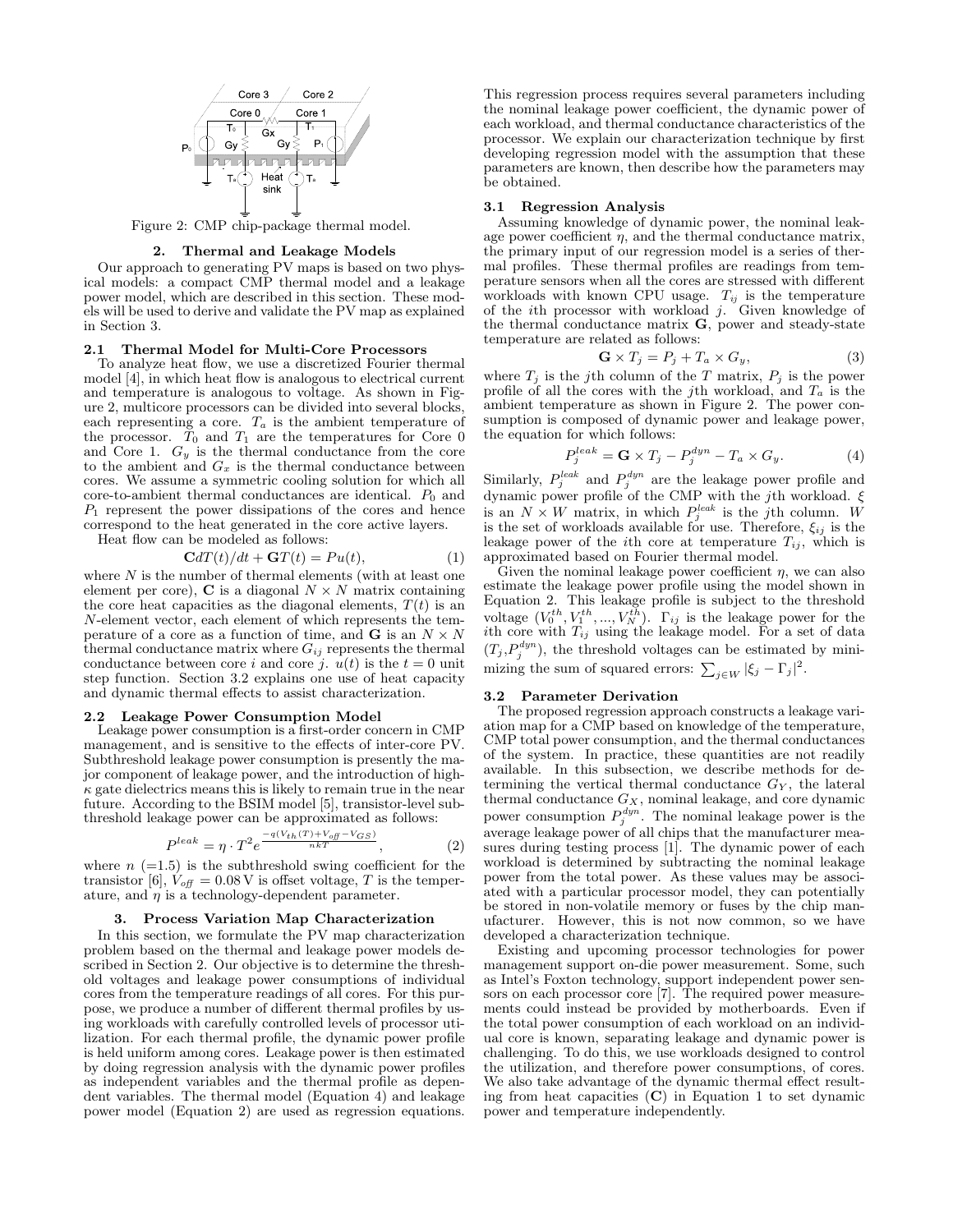

Figure 3 shows power measurements when all cores transition between idle and active workloads. Note that due to the heat capacity, the temperatures and therefore leakage power consumptions of all cores increase gradually. By stressing the processor to alternate CPU utilization between 0% and 100%, we isolate the impact of the workload on dynamic  $(\mathbf{P}^{dyn})$ and change in leakage power consumption  $(\mathbf{P}^{leak})$ . With the knowledge of the temperature-dependent component (change in leakage power), we use regression on Equation 2 to determine the values of  $\eta$  and the temperature-independent component of the power consumption associated with the measured temperature-dependent component of the power consumption, temperature, and the process-dependent parameters.

In addition to the nominal leakage power and dynamic power, the vertical and lateral thermal conductances are also required. Starting from the processor power consumptions, we get the relationship between total power consumption, thermal profile, and the vertical thermal conductance from Equation 3. To give an example, we apply Equation 3 to the four-core processor shown in Figure 2 to derive the following equations. The same technique can be applied to general multi-core processors. By adding the four equations in the extension of Equation 3, we have

$$
G_y \times \sum_{i=1}^4 (T_{ij}) - 4 \times T_a \times G_y = \sum_{i=1}^4 (P_{ij}) = P_j^{total}, \quad (5)
$$

where  $P_j^{total}$  is the total power, measured using power sensors. Hence, by taking advantage of the linear relationship between  $\sum_{i=1}^{4} (T_{ij})$  and  $P_j^{total}$ , we set parameters to minimize the sum of squared errors. The vertical thermal conductance and ambient temperature can thus be derived. Similarly, we get the lateral thermal conductance by doing linear regression on thermal and power profiles. To get the relationship between the lateral thermal conductance, thermal profile, and power profile, we subtract the  $i + 1$ th equation from the *i*th in the extension of Equation 3. For example, subtracting the 2nd equation from the 1st yields the following equation:  $(3G_x+G_y)T_{0j}-(3G_x+G_y)T_{1j}+G_xT_{2j}-G_xT_{3j}=P_{0j}-P_{1j}.$ Hence,  $G_x$  is set to minimize the sum of squared errors in this relationship between thermal profile and its corresponding power profile. This regression is easy if per-core power sensors are available. However, if only a single sensor or single power supply network is available for the entire CMP, it still remains a challenge to isolate the power consumptions of individual cores. To achieve this, we use the nominal power coefficient and thermal profile to estimate the leakage power of each core. By adding the dynamic power profile and the leakage power profile, we approximate the total power profile yielding an initial  $G_x$ . This dynamic power profile is obtained by measuring the difference between the power consumption immediately after the power transition in Figure 3. As a result the heat capacity  $\bar{C}$  in Equation 1, the temperature, and therefore leakage power consumption, change only gradually after the power consumption change, allowing the isolation of dynamic and leakage power consumption. This is not yet

accurate because we assume the leakage power coefficients are the same for each core. To solve this, we use the initial  $G_x$ as input in the multi-variable regression and get the initial leakage power map. The initial leakage power map is then used in the estimation of  $G_x$ , iterating until  $G_x$  convergence.

## 4. Process Variation Aware Task Assignment and Power Management Mode Selection

In this section, the time-constrained CMP task assignment and power management mode selection problem is used to demonstrate the importance of knowing a PV map when attempting to optimize system characteristics such as power consumption and performance.

Problem statement: Given a deadline for a set of tasks, determine the assignment of tasks to cores and power management configurations to tasks. The objective is to complete all tasks within a time constraint and with minimal energy consumption. Tasks are independent. The core configuration parameters, such as supply voltage, frequency, and active cache size, are controlled independently for each core. Many of these features are supported on existing multi-core processors, e.g., the AMD's Quad-Core Opteron.

Let  $T$  be the set of tasks,  $C$  be the set of cores,  $P$  be the set of power management configurations, and B be the time constraint. Let  $E_{ijk}$  be the energy consumption of running task i on core j with configuration k. Let  $\delta_{ijk}$  be the execution time of task  $i$  on core  $j$  with configuration  $k$ . Let binary variable  $A_{ijk}$  indicate whether task i is assigned to core j with configuration  $k$ . The task assignment and core configuration problem is formulated as an integer linear program (ILP).

minimize 
$$
\sum_{i \in T, j \in C, k \in P} E_{ijk} \times A_{ijk}
$$
  
subject to 
$$
\max_{j \in C} \sum_{i \in T, k \in P} \delta_{ijk} \times A_{ijk} \leq B
$$

$$
\forall i \in T \sum_{j \in C, k \in P} A_{ijk} = 1
$$

To evaluate the impact of considering PV when solving this problem, we compare optimal solutions for formulations that consider, and neglect, PV. From the perspective of problem input, the PV-unaware approach bases its decisions on the mean energy–performance relationships, while the PV-aware approach considers the different energy-performance tradeoffs of different cores. Note that we are not proposing to use the optimal ILP solver within the OS.

## 5. Experimental Results and Validation

This section explains our experimental setup and results, the approach used for preliminary validation of the proposed technique, and indicates the impact of considering PV during task assignment and power state control.

#### 5.1 Experimental Setup

To validate our idea, we use Intel Core 2 Duo E6420 processors and a Shuttle SD32G2B motherboard as our experimental platform. This processor is equipped with one thermal diode per core, which were calibrated by the manufacturer to within 1 ℃ error [8]. To reduce the impact of asymmetric cooling, we replace the original fan and heat sink with a symmetric cooling solution. Intel E6420 processors lack on-die power sensors. We therefore use a current clamp to measure CPU power consumption. Note that this is unnecessary for processors or motherboards with built-in power sensors (see Section 3.2). The voltage regulator power offset does not influence the result because it affects both ambient temperature and dynamic power estimates. The workloads used to stress the processor are controlled CPU utilization programs. By adjusting the duty cycle of the workload, we indirectly control processor temperature.